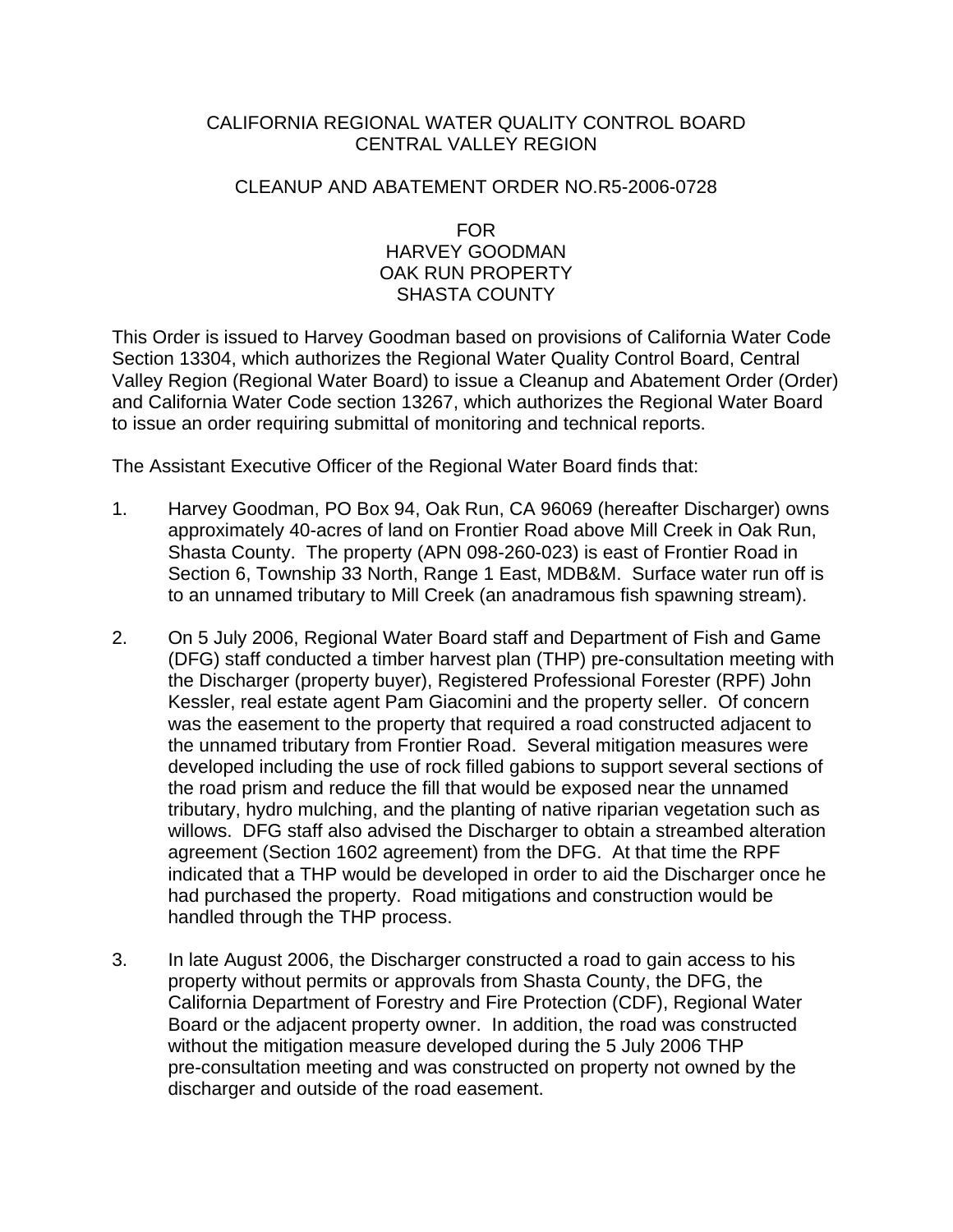- 4. On 13 October 2006, Regional Water Board staff conducted a THP preharvest Inspection (PHI) with the Discharger, the Discharger's RPF, DFG, CDF, and California Geologic Survey (CGS) staff. It was evident during the inspection that the Discharger had not waited for the approval of a THP or any other permitting document to build the road. Heavy equipment was used to create a seasonal road, clearing trees and brush from the site, which in turn resulted in the removal of critical vegetation that acts as a filter strip, slowing down water and catching sediment before it travels into the surface waters. The road was approximately 12 feet wide and is slightly out-sloped for the first 100 feet where it then turns south and southeast and travels for approximately 1200 feet more to the discharger's residence. The road surface was not compacted and had approximately 2 to 4 inches of loose soil and fine sediment on the surface which is readily mobile and easily transported during storm events. At the time of the inspection there was no erosion or sediment controls constructed or installed to prevent water from causing erosion. The Discharger had applied a very small amount of straw mulch (erosion control best management practices (BMPS)) on some areas of exposed soil within the easement, which will have very little effect to reduce or stop erosion due to the limited amount, or lack of straw mulch applied. There is an immediate threat to surface water quality from accelerated road degradation and erosion without the implementation of adequate and effective erosion and sediment control BMPs. During the PHI we were also made aware that the Discharger had gone outside of the easement for approximately 40 feet of the 100-foot easement and trespassed on to the adjacent landowners property.
- 5. The discharge of earthen material, soil and sediment into waters of the state constitute "waste" as defined in California Water Code section 13050. The Discharger, who owns the site, has caused waste, e.g., earthen material, soil, and sediment, to be deposited where it threatens, and probably will be discharged directly into surface waters, which are waters of the state and waters of the United States. The Discharger, through this activity, has caused waste to be discharged where it will very likely cause a condition of pollution or nuisance by increasing levels of sediment, settleable and suspended material, and turbidity.
- 6. The *Water Quality Control Plan for the Sacramento River and San Joaquin River Basins, Fourth Edition*, (hereafter Basin Plan) designates beneficial uses, establishes water quality objectives, contains implementation programs for achieving objectives, and incorporates by reference, plans and policies adopted by the State Water Resources Control Board. The beneficial uses of the Sacramento River as identified in Table II-1 of the Basin Plan are municipal and domestic supply; industrial; and agricultural supply; water contact and other non-contact recreation; aesthetic enjoyment; navigation; ground water recharge,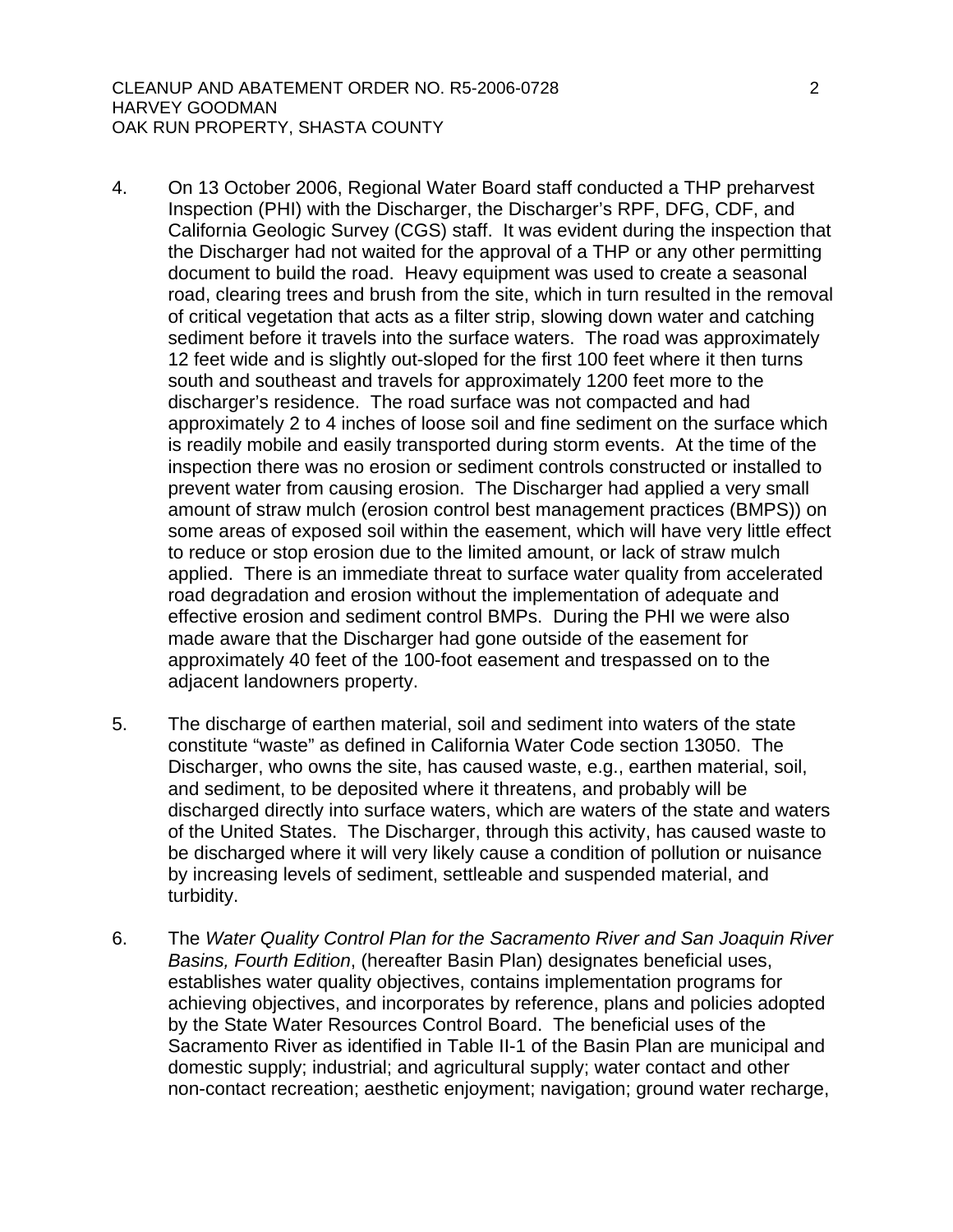fresh water replenishment; and preservation and enhancement of fish, wildlife, and other aquatic resources.

- 7. The Basin Plan lists specific water quality objectives for inland surface waters. These objectives include limitations on sediment, settleable and suspended material, and turbidity. Based on staff observations, the Discharger's road building activities have resulted in the placement and disturbance of sediment and soil, where it threatens to discharge into surface water drainage courses during rainstorm events. The discharge of waste to surface waters has created a condition of pollution and threatens to continue to create a condition of pollution or nuisance when earthen materials are transported in storm water during the rainy season to downstream receiving waters increasing levels of sediment, settleable and suspended material, and turbidity.
- 8. Section 13304(a) of the California Water Code provides that:

"Any person who has discharged or discharges waste into waters of this state in violation of any waste discharge requirements or other order or prohibition issued by a regional board or the state board, or who has caused or permitted, causes or permits, or threatens to cause or permit any waste to be discharged or deposited where it is, or probably will be, discharged into the waters of the state and creates, or threatens to create, a condition of pollution or nuisance, shall upon order of the regional board clean up the waste or abate the effects of the waste, or, in the case of threatened pollution or nuisance, take other necessary remedial action, including, but limited to, overseeing cleanup and abatement efforts. A cleanup and abatement order issued by the state board or a regional board may require provision of, or payment for, uninterrupted replacement water service, which may include wellhead treatment, to each affected public water supplier or private well owner. Upon failure of any person to comply with the cleanup or abatement order, the Attorney General, at the request of the board, shall petition the superior court for that county for the issuance of an injunction requiring the person to comply with the order. In the suit, the court shall have jurisdiction to grant a prohibitory or mandatory injunction, either preliminary or permanent, as the fact may warrant."

- 9. As described in Findings 1 through 4, the Discharger is subject to an Order pursuant to Water Code section 13304 because the Discharger owns the property and took the actions that result in the threat of discharges of waste to waters of the State.
- 10. Section 13304(c)(1) of the California Water Code provides that:

"If the waste is cleaned up or the effects of the waste are abated, or, in the case of threatened pollution or nuisance, other necessary remedial action is taken by any governmental agency, the person or persons who discharged the waste,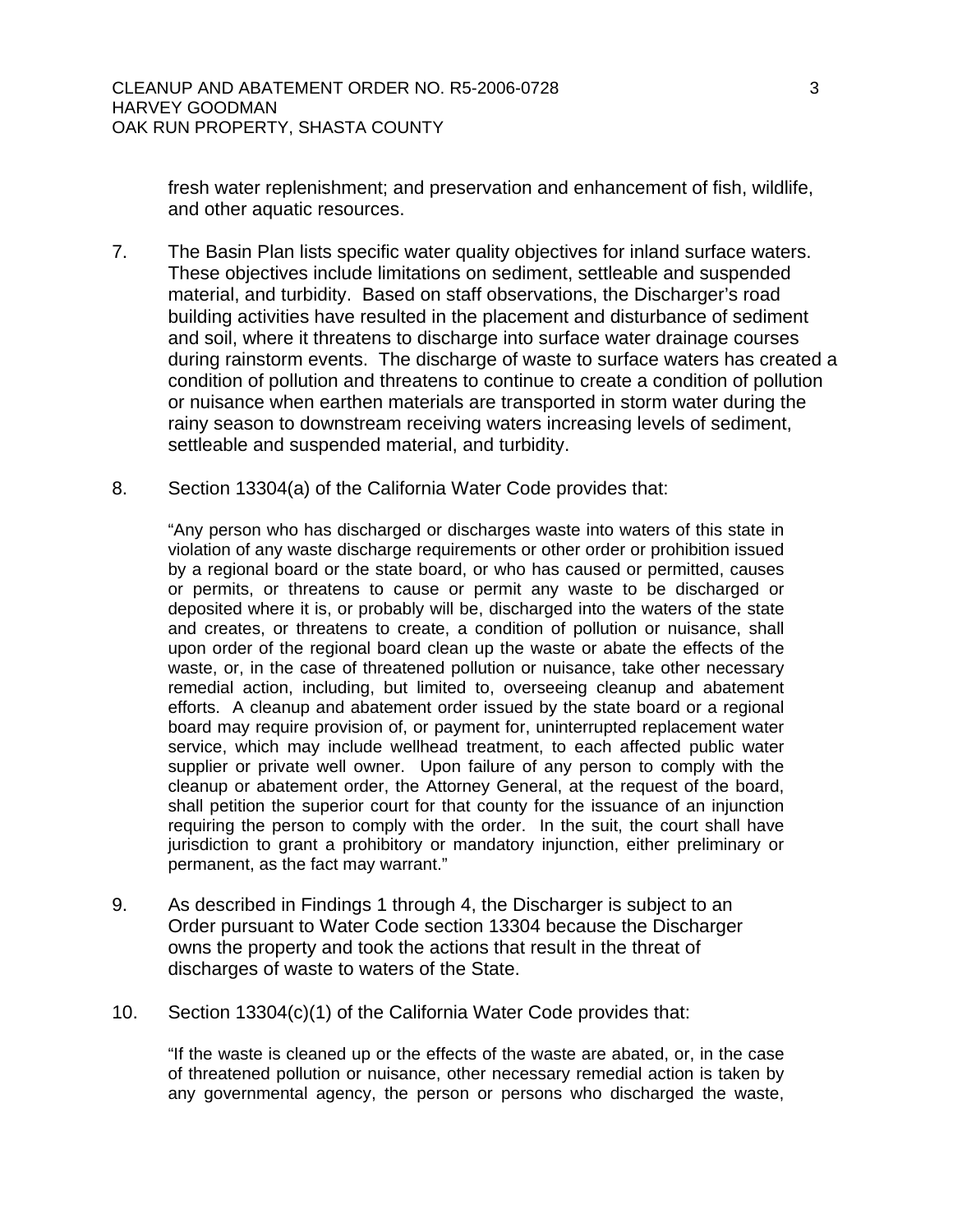discharges the waste, or threatened to cause or permit the discharge of waste within the meaning of subdivision (a), are liable to that governmental agency to the extent of the reasonable costs actually incurred in cleaning up the waste, abating the effects of the waste, supervising cleanup or abatement activities, or taking other remedial action. The amount of the costs is recoverable in a civil action by, and paid to, the governmental agency and state board to the extent of the latter's contribution to the cleanup costs from the State Water Pollution Cleanup and Abatement Account or other available funds."

11. Section 13267(b)(1) of the California Water Code provides that:

"In conducting an investigation specified in subdivision (a), the regional board may require that any person who has discharged, discharges, or is suspected of having discharged or discharging, or who proposes to discharge waste within its region, or any citizen or domiciliary, or political agency or entity of this state who has discharged, discharges, or is suspected of having discharged or discharging, or who proposes to discharge waste outside of its region that could affect the quality of waters of the state within its region shall furnish, under penalty of perjury, technical or monitoring program reports which the regional board requires. The burden, including costs, of these reports shall bear a reasonable relationship to the need for the report and the benefits to be obtained from the reports. In requiring those reports, the regional board shall provide the person with a written explanation with regard to the need for the reports and shall identify the evidence that supports requiring that person to provide the reports."

- 12. As described in Findings 1 through 4 above, the Discharger is subject to an Order pursuant to Water Code section 13267 because he took the actions that have resulted in the threatened discharge of waste to waters of the State. The reports required by this Order are necessary to assure that the work required is completed in compliance with applicable state law and requirements to protect the beneficial uses of waters of the State.
- 13. The issuance of this Order is an enforcement action taken by a regulatory agency and is exempt from the provisions of the California Environmental Quality Act, pursuant to Section 15321(a)(2), Title 14, California Code of Regulations.
- 14. Any person adversely affected by this action of the Regional Board may petition the State Water Resources Control Board (State Board) to review the action. The petition must be received by the State Board within 30 days of the date of this Order. Copies of the law and regulations applicable to filing petitions may be found on the Internet at [www.waterboards.ca.gov/centralvalley](http://www.waterboards.ca.gov/centralvalley) or will be provided upon request.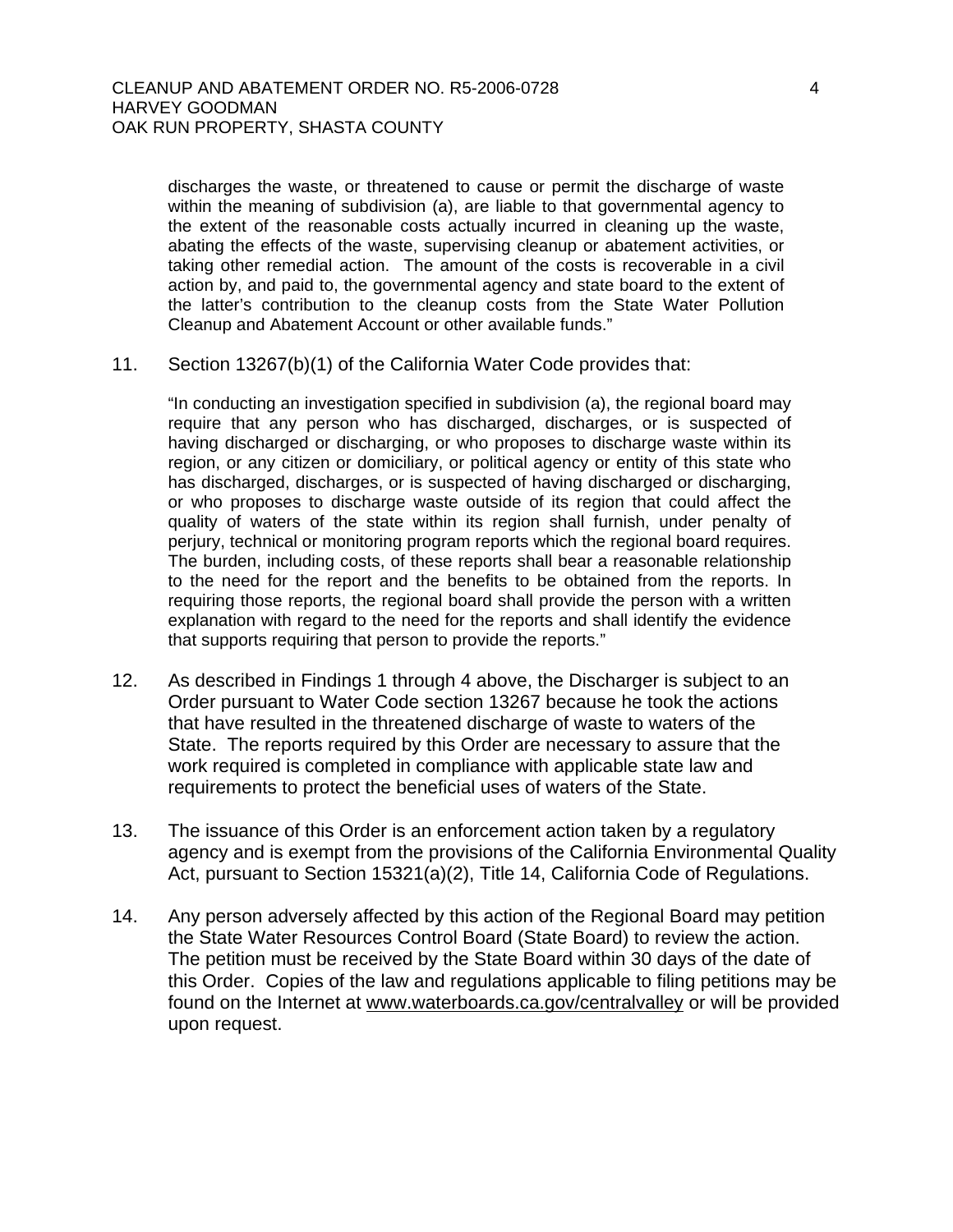**IT IS HEREBY ORDERED THAT**, pursuant to Sections 13267 and 13304 of the California Water Code, Harvey Goodman shall cleanup and abate the discharge and threatened discharge of earthen materials, soil, and sediment to waters of the state as follows:

- 1. Complete, forthwith and in no event later than **15 November 2006**, corrective actions necessary to minimize erosion and the discharge of sediment, including but not necessarily be limited to, the following:
	- (a) Install, where necessary, an adequate number of waterbars designed to reduce road surface erosion by diverting storm water runoff from the road surface and directing it to a safe discharge area.
	- (b) Re-contour or out-slope back to original grade of the hillside all cutbenches and/or fillslopes created during the construction of the road.
	- (c) Stabilize all disturbed areas with seed, erosion control mulches, blankets, mats or other accepted erosion control equipment in sufficient quantities to protect the disturbed soil surface from the forces of rain drop impact and overland flow.
	- (d) Place large boulders sufficient to restrict all vehicular traffic at the intersection of Frontier Road and the newly decommissioned road.
	- (e) Provide Regional Water Board staff access to areas of the property, as needed during and after the implementation of this project for the purpose of monitoring.
- 2. Submit by **1 November 2006**, a Cleanup and Restoration Plan describing specific actions taken to comply with No. 1, above and how the long-term impacts and discharges from the road will be abated. The Cleanup and Restoration Plan is to be prepared by a professional knowledgeable and experienced in forest and surface drainage restoration, and shall be approved by the Regional Water Board Assistant Executive Officer.
- 3. Reimburse, if requested, the Regional Water Board for reasonable costs associated with oversight of actions taken in response to this Order. By **15 November 2006** submit the name and address to be used for billing purposes for oversight charges.
- 4. The Executive Officer may refer this matter to the Attorney General for judicial enforcement or issue a complaint for Administrative Civil Liability.